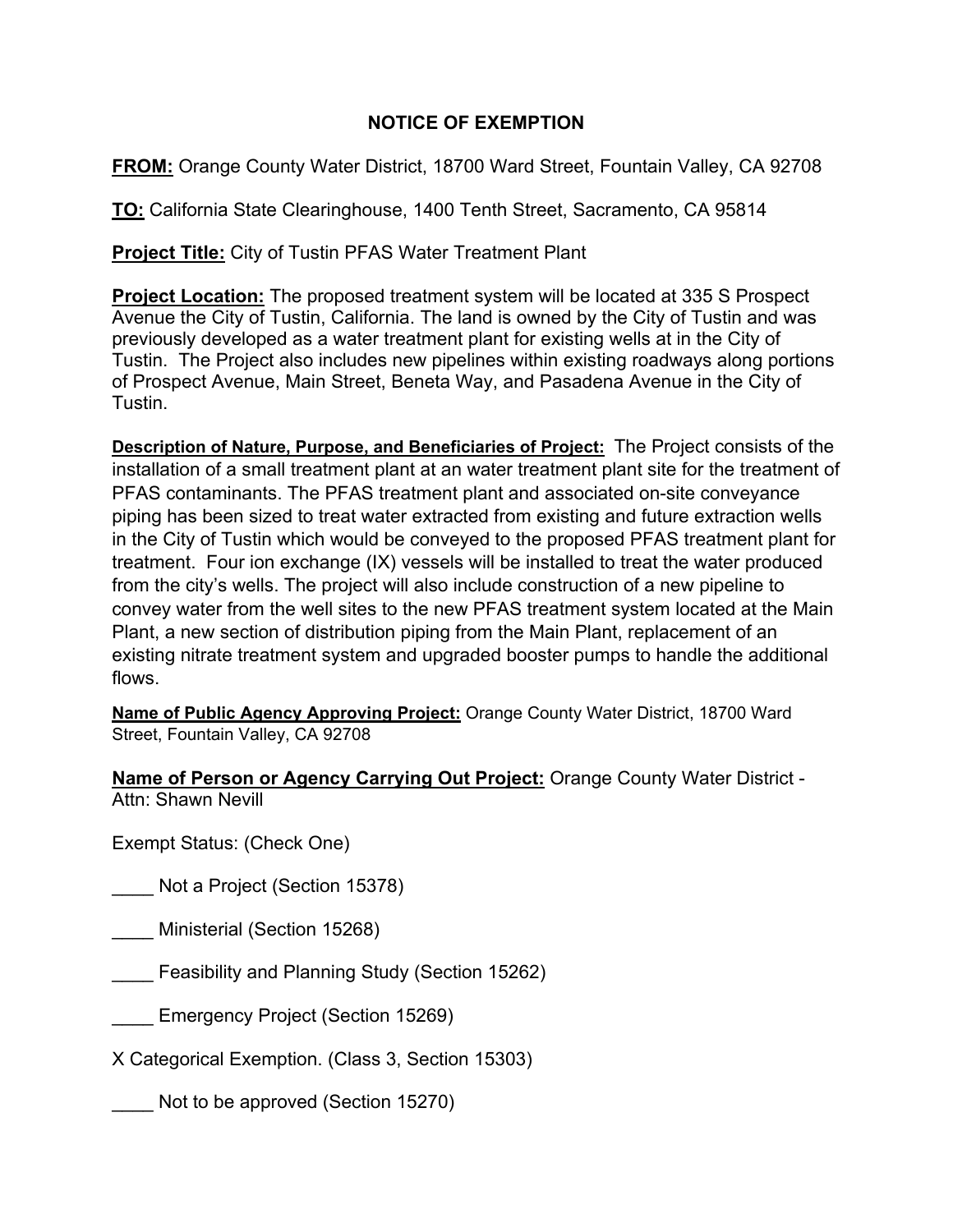Reasons why project is exempt: The proposed project falls under the Exemption for New Construction or Conversion of Small Structures (Class 3) because it consists of the construction and operation of a small treatment plant at a previously disturbed site and new pipelines of a reasonable length to serve the facility representing the development of limited numbers of new, small facilities or structures.

1. Attach certified document of exemption finding

2. Has a notice of exemption been filed by the public agency approving the project?

| X Yes      | NΩ            |
|------------|---------------|
| Signature: | $2$ <i>hm</i> |

Contact Person: Shawn Nevill

Principal Planner (714) 469-5740

Date Received for Filing: \_\_\_\_\_\_\_\_\_\_\_\_\_\_\_\_\_\_\_\_